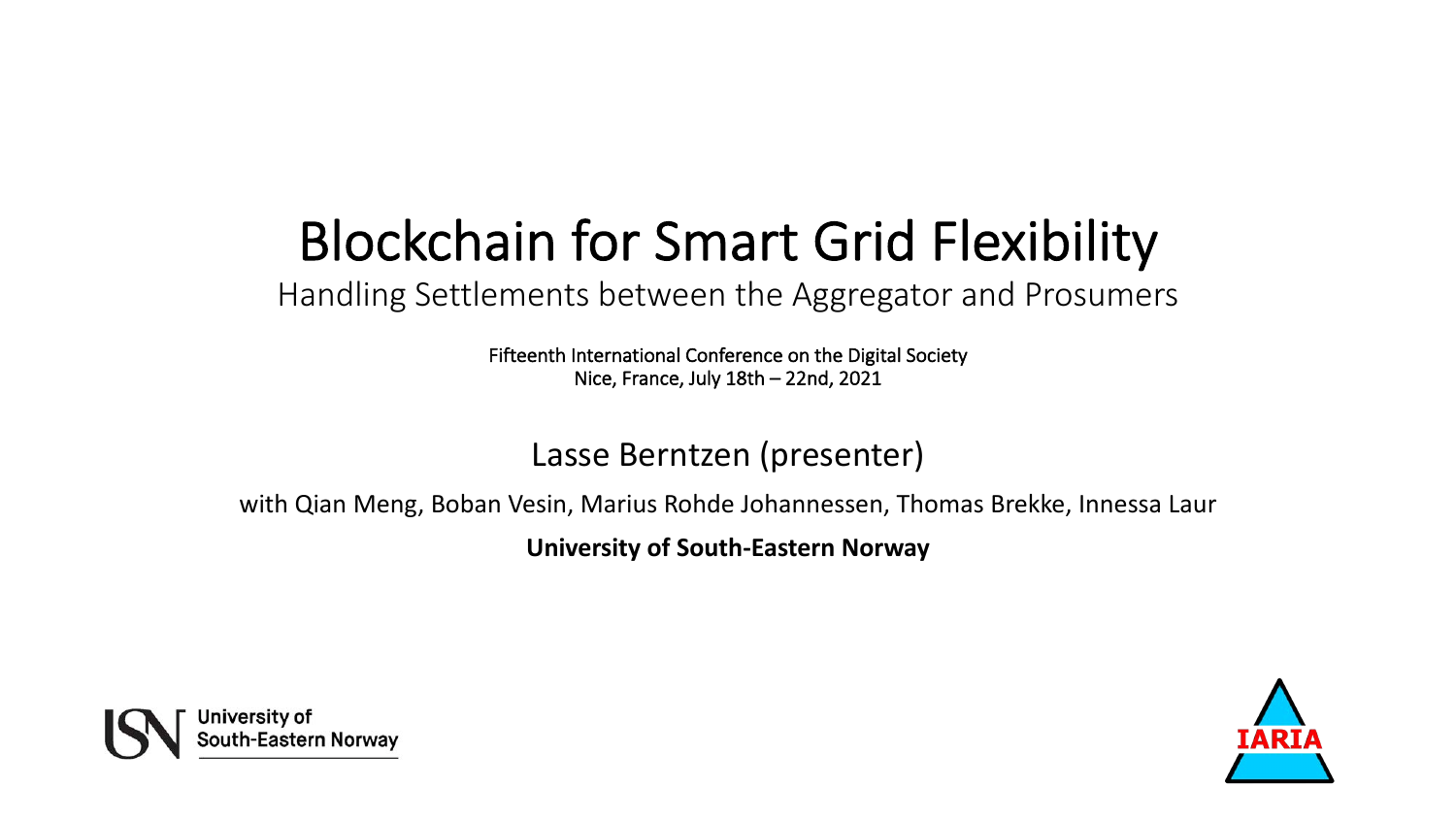# About Myself

- Professor, Information System
- Research on smart cities, smart energy systems, emerging business models, sustainability.
- Teaching IoT, business analytics, data mining
- IARIA Fellow
- WP-leader Smart-MLA
- E-mail: [lasse.berntzen@usn.no](mailto:lasse.berntzen@usn.no)

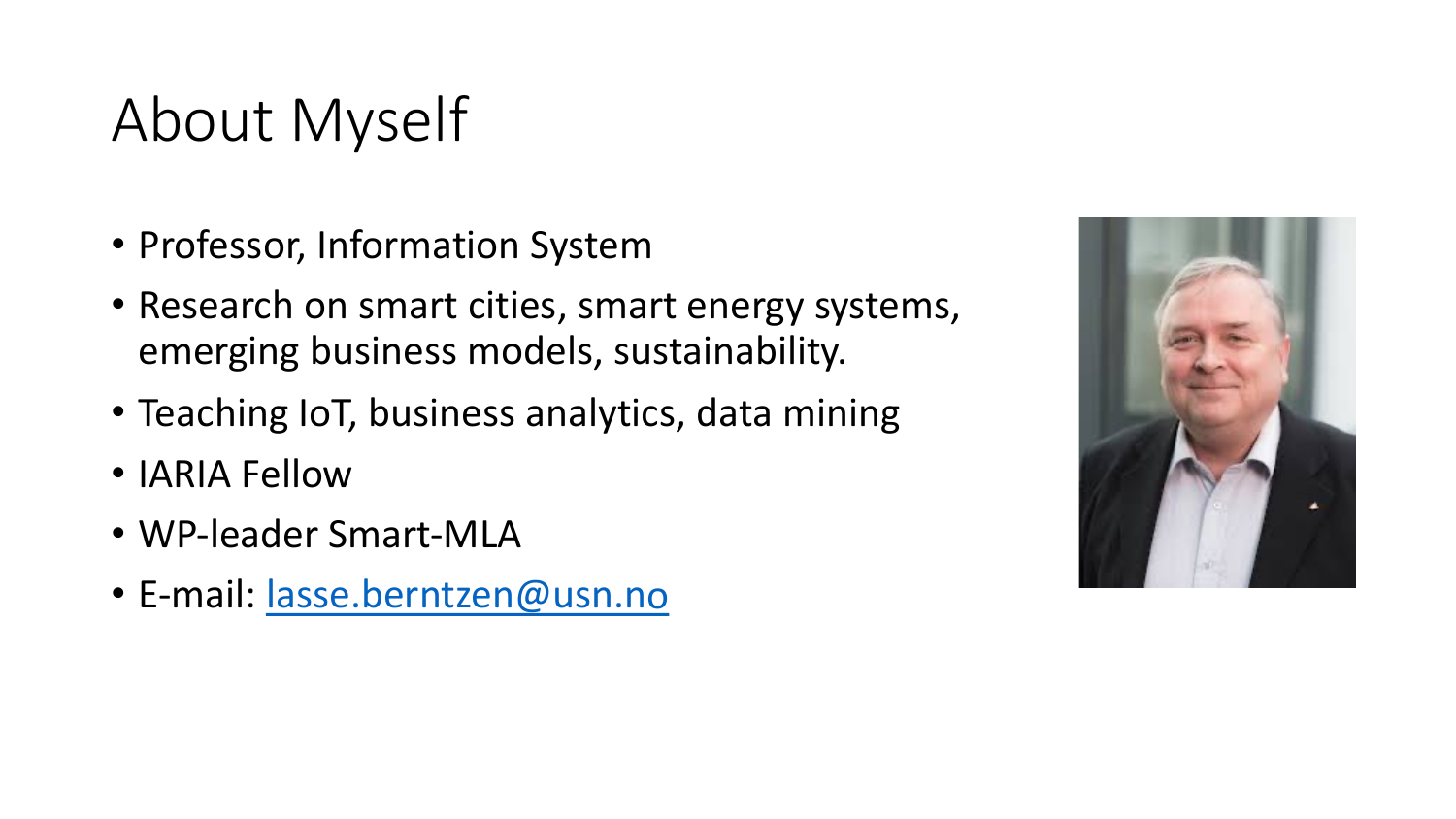### Introduction

- A smart grid is a power grid that keeps track of consumption and production.
- With new energy sources like solar panels, prosumers may sell and buy energy from the grid.
- A smart meter keeps track of the energy flow to and from the grid.
- Energy price varies throughout the day and is based on forecasts.
- The price intervals may down to ten minutes.

Flexibility occurs when a household can delay the use of electricity to a timeslot when the price is lower. A typical example is when to charge an electric vehicle.

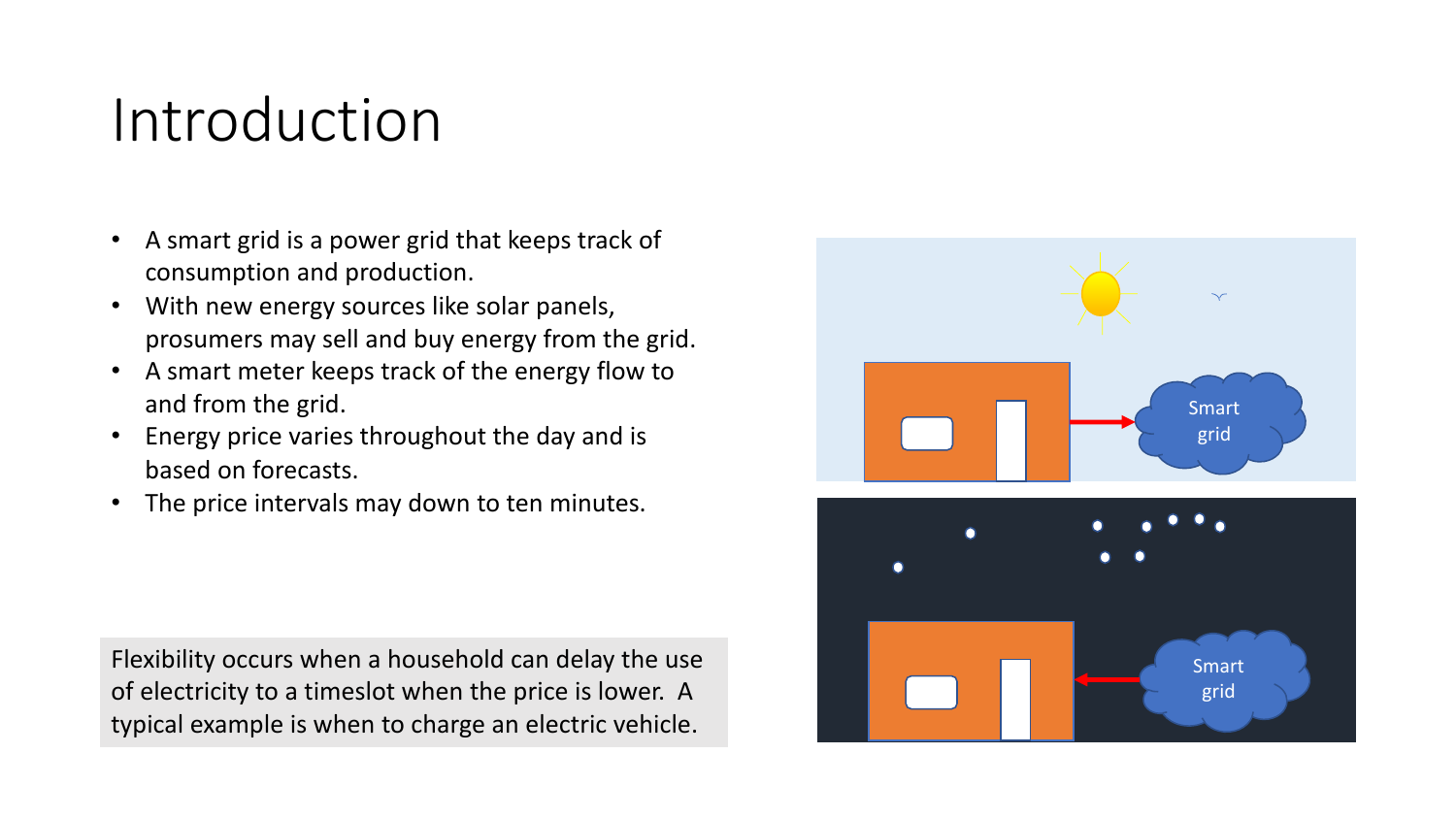#### Introduction

- Flexibility can be transferred to an aggregator.
- The customer can define some constraints:
	- The electric vehicle should be fully charged at 7 am
	- The temperature should not get below  $16^{\circ}$ C
	- The water in the water heater should be above  $70^{\circ}$ C



- The aggregator can then use algorithms to decide when to turn appliances on and off to fulfill the constraints, while getting the most beneficial rates from the energy market.
- The flexibility is essential for grid management since it can reduce the chances of overloading the grid and delay investments in upgraded electric power infrastructure.

The customer is rewarded for giving up control, either by favorable pricing or a discount on the electricity bill.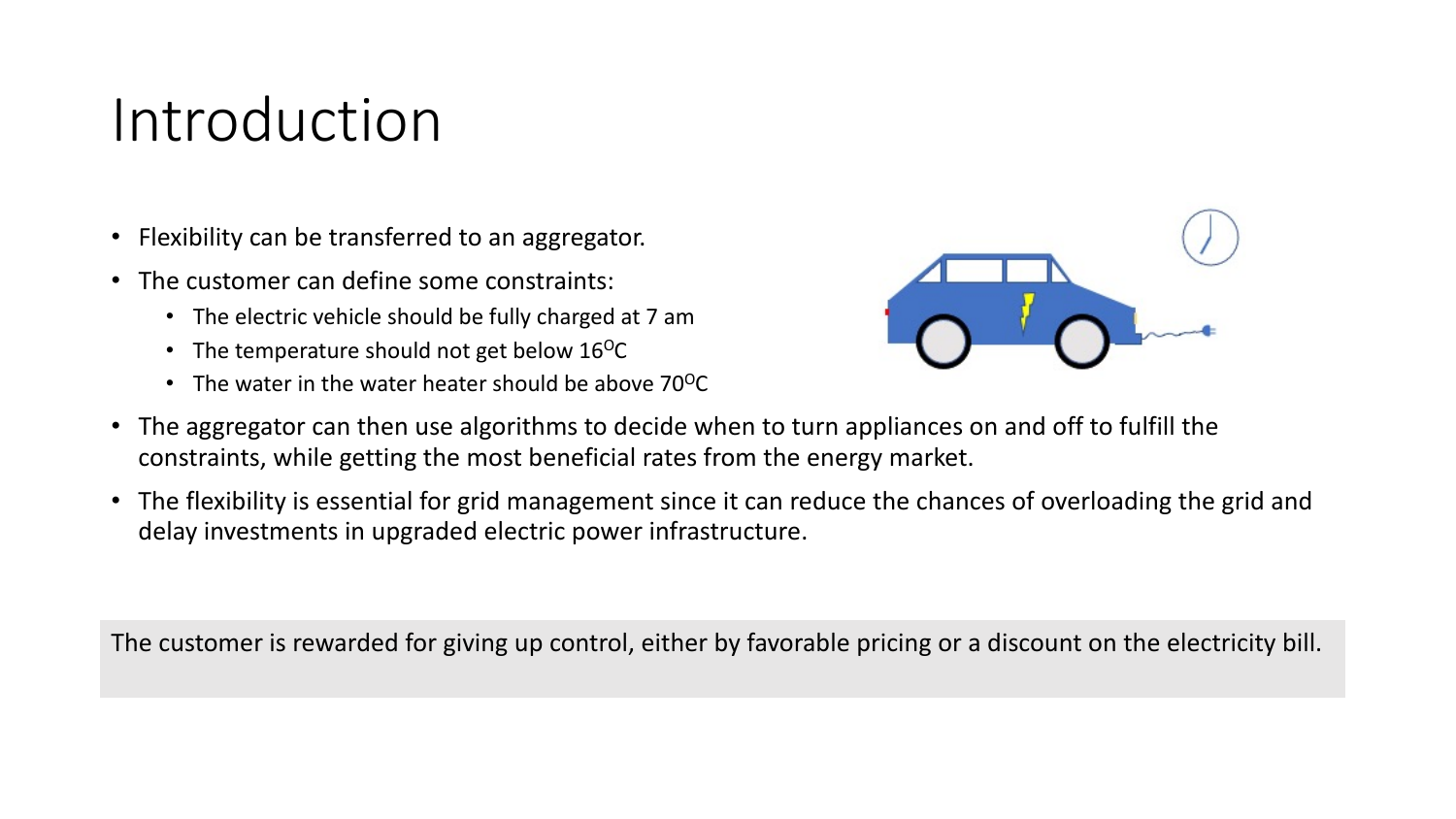# Introduction

Blockchain technology has the potential to have a significant impact on the energy sector.

The purpose of this paper is to present the Smart Multi-Layer Aggregator (Smart-MLA) project and how **blockchain technology** can handle settlements between the aggregator and its customers (prosumers).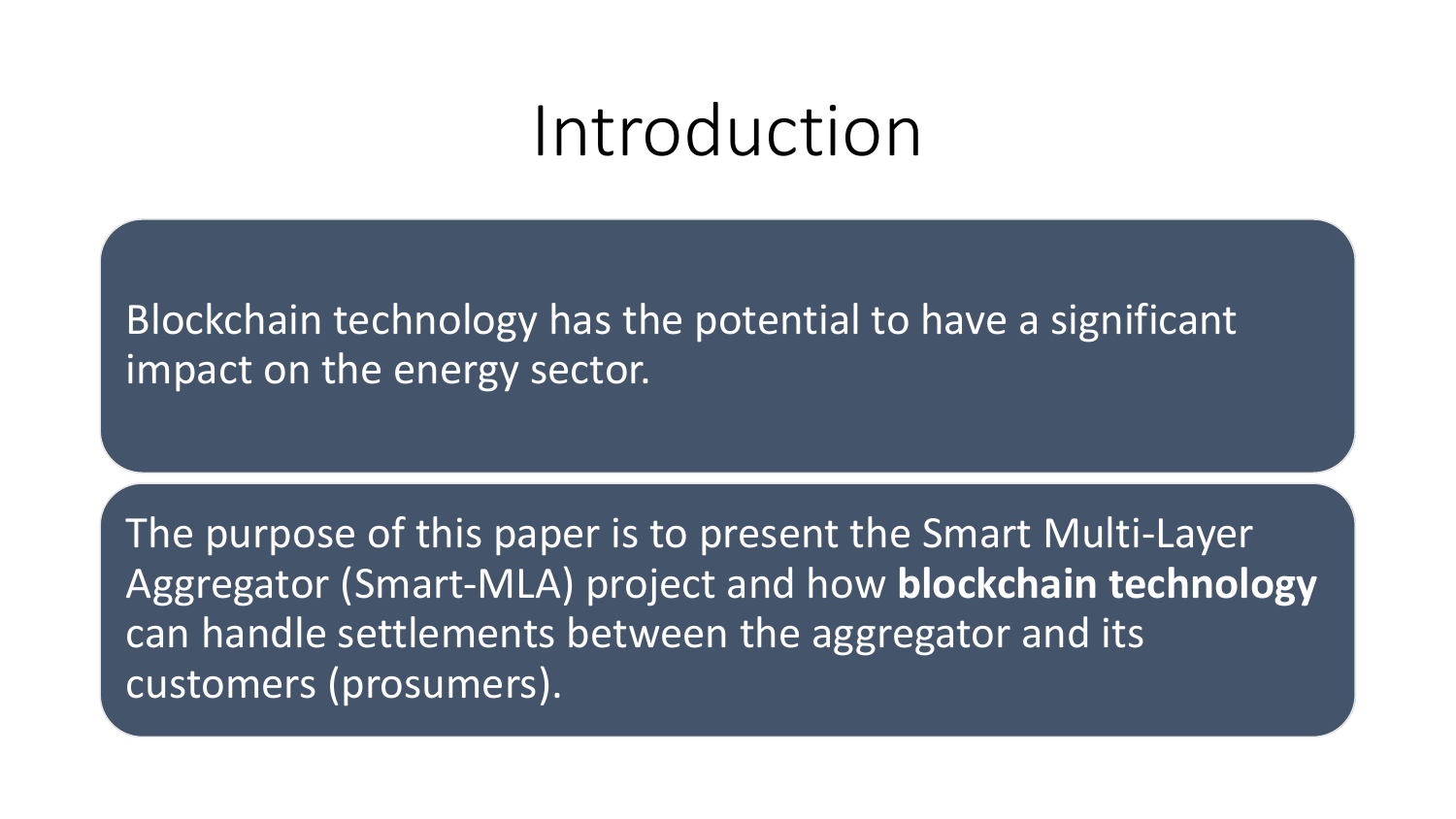# Smart Multi-Layer Aggregator

The Smart-MLA project is an ERA-Net Smartgrid Plus research project with academic and industrial partners from Denmark, Norway, Romania, Sweden, and Turkey.

The project web site can be found here: https://smartmla.stimasoft.com

The aim is to develop and demonstrate a cloud-based multilayer aggregator solution to facilitate optimum demand response and grid flexibility for energy systems to utilize up to 100% renewable energy. The project implements three layers of flexibility aggregation as shown on the next slide.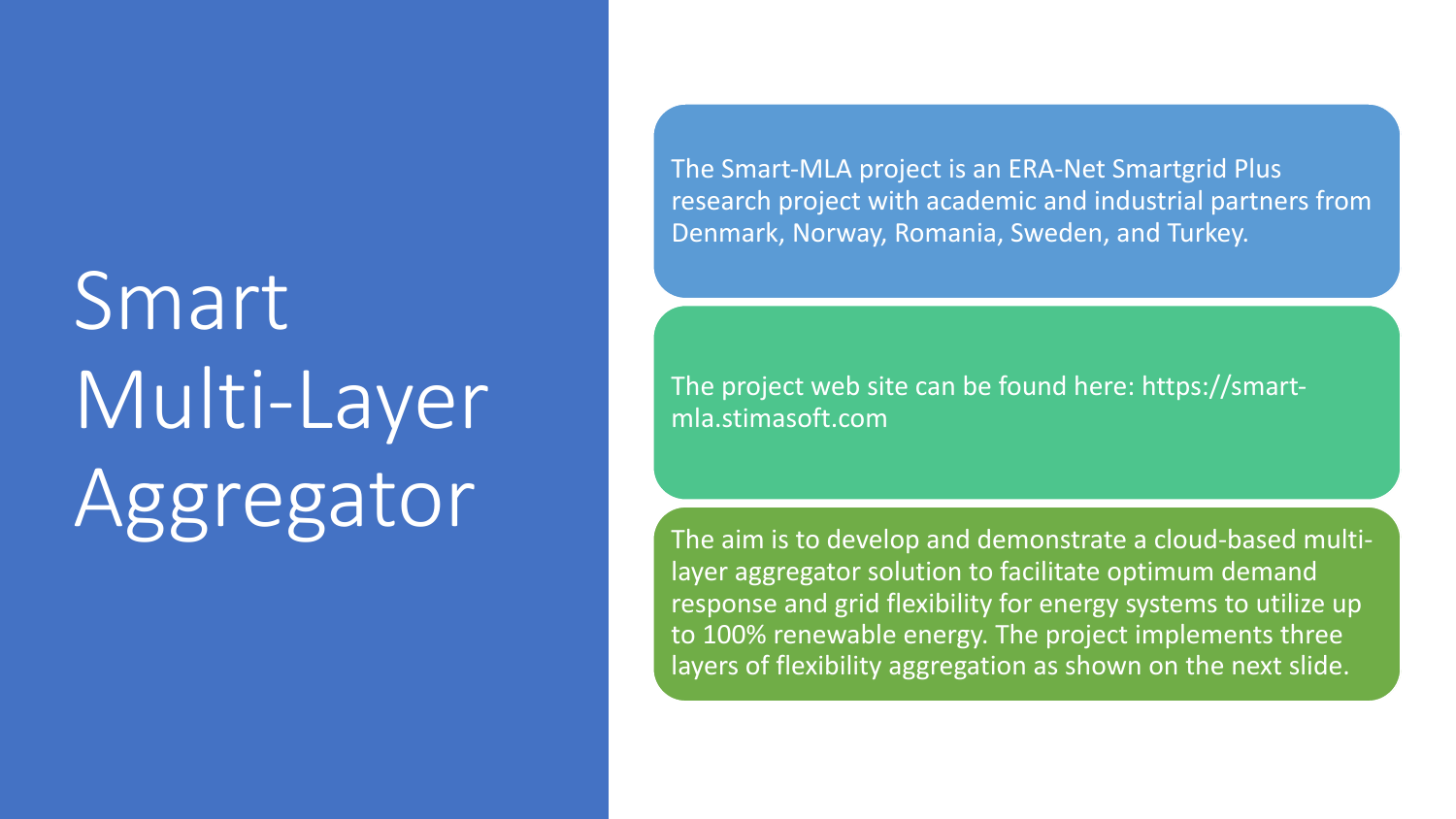#### Layer 1: Community Aggregator

- Demand-Response
- Optimization only
- No Control

Layer 2: Community Aggregator with Control

- **Monitor**
- Optimize
- **Control**
- Settlement

Layer 3: Aggregation in Wholesale Electricity Markets (AWEM)

- **Monitor**
- **Optimize**
- Control
- Bidding
- Market Clearing Settlement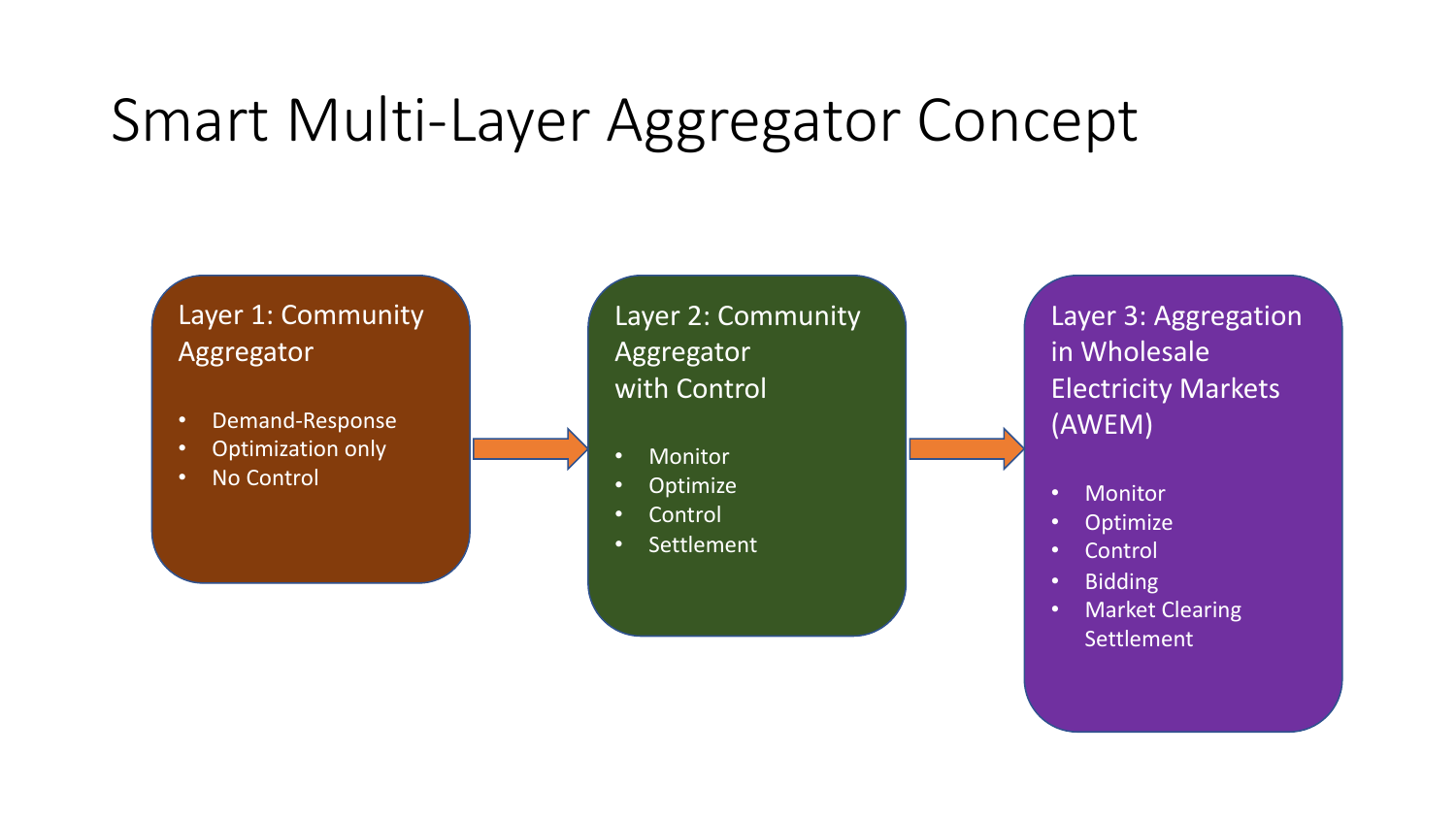On the lowest layer, flexibility occurs within a household or a building (no outside control of the flexibility).

- Customer sets constraints and preferred scheduling
- Algorithm optimizes operation of flexible appliances
- Customer is informed about savings.

Improves awareness on the merits of flexibility among customers/prosumers.

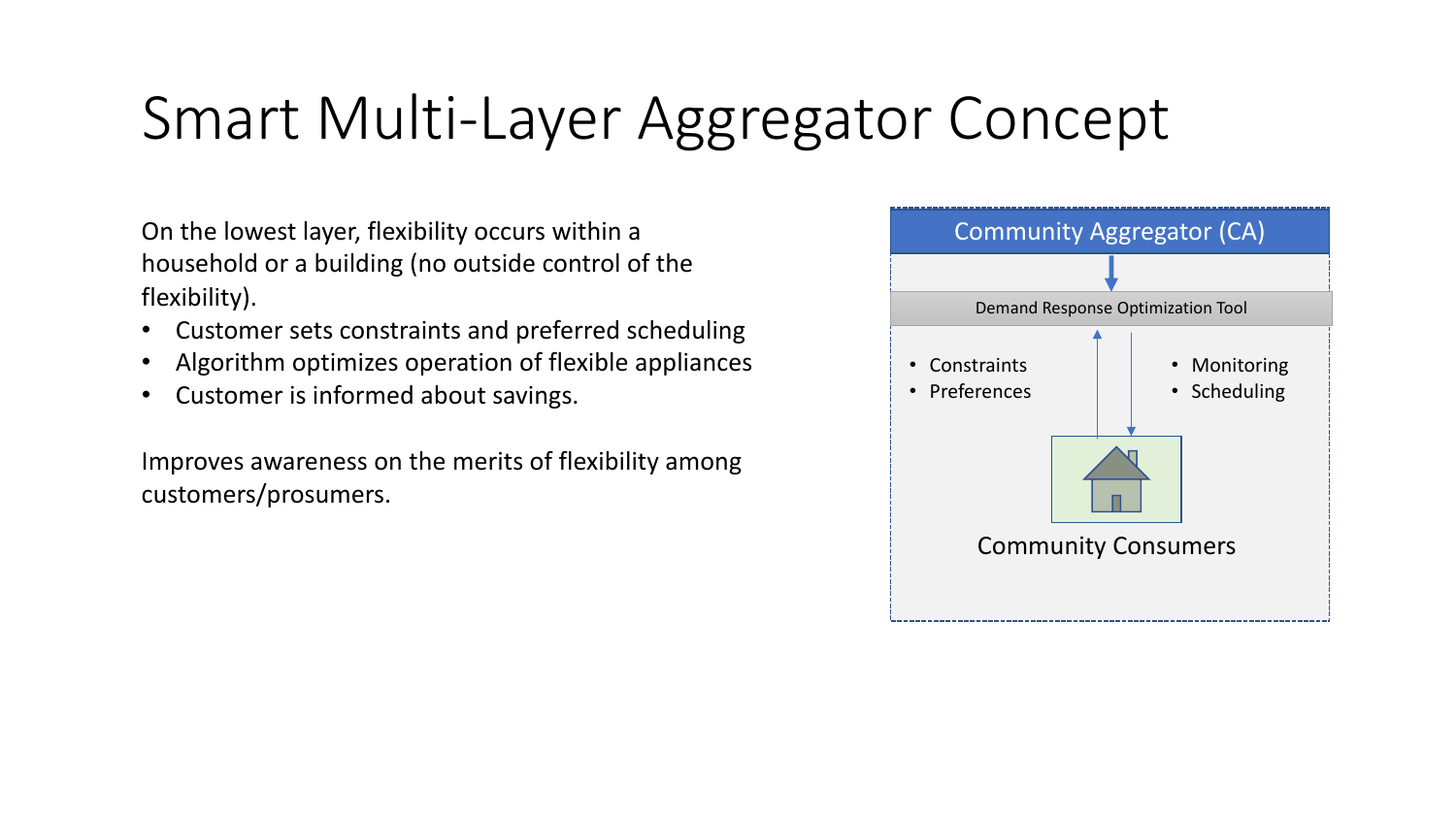- Customer transfers control of flexibility to the aggregator.
- Aggregator decides when to activate appliances:
- Electric vehicle charger
- Heat pump
- Water heater

Constraints are set by customer/prosumer.

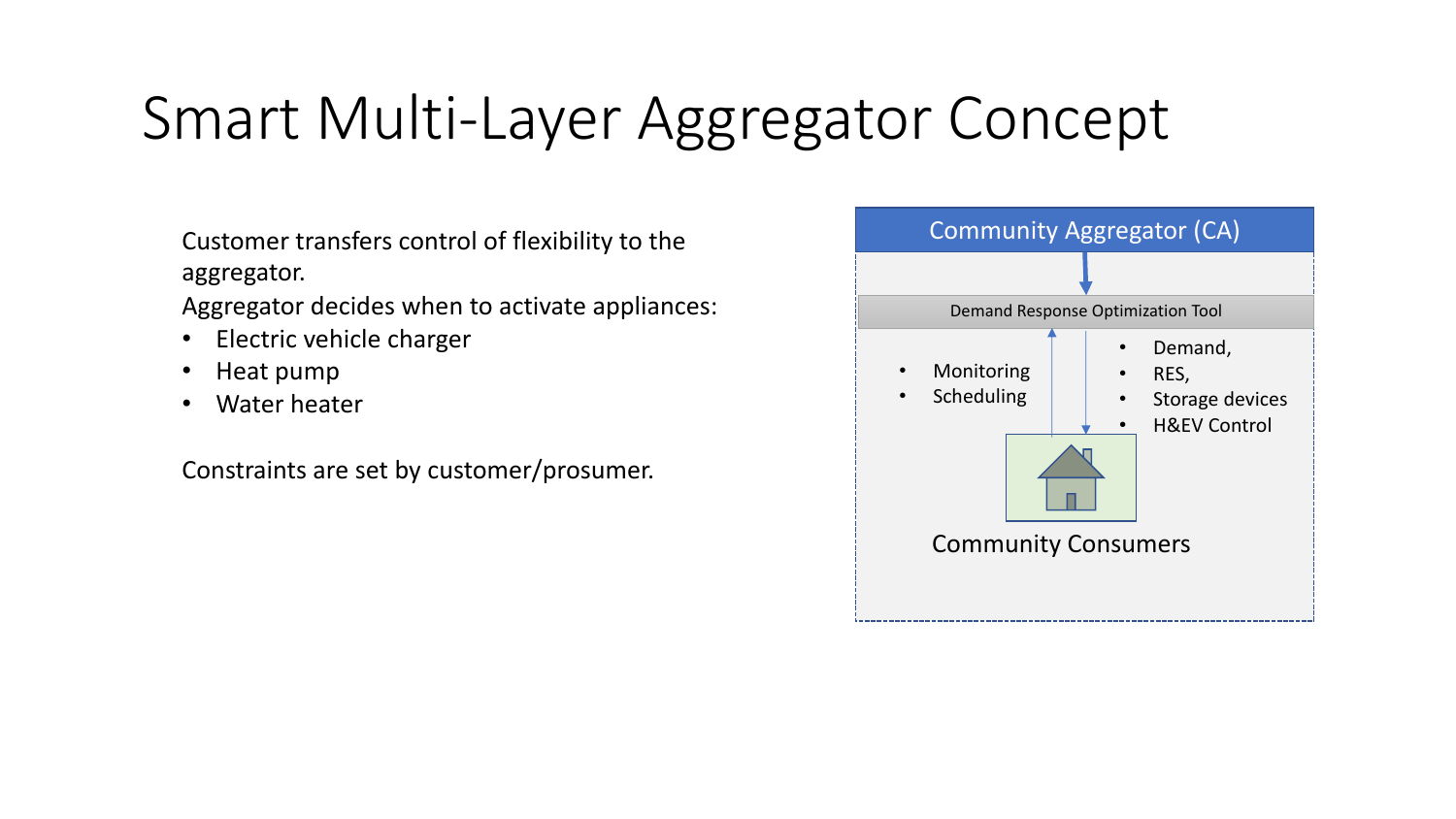- Layer 2 includes settlements between the aggregator and the prosumers.
- The grid is used as an on-demand delivery service that may also buy back excess energy
- The prosumers are rewarded for transferring flexibility.
- The settlements (including rewards) are registered on the blockchain.

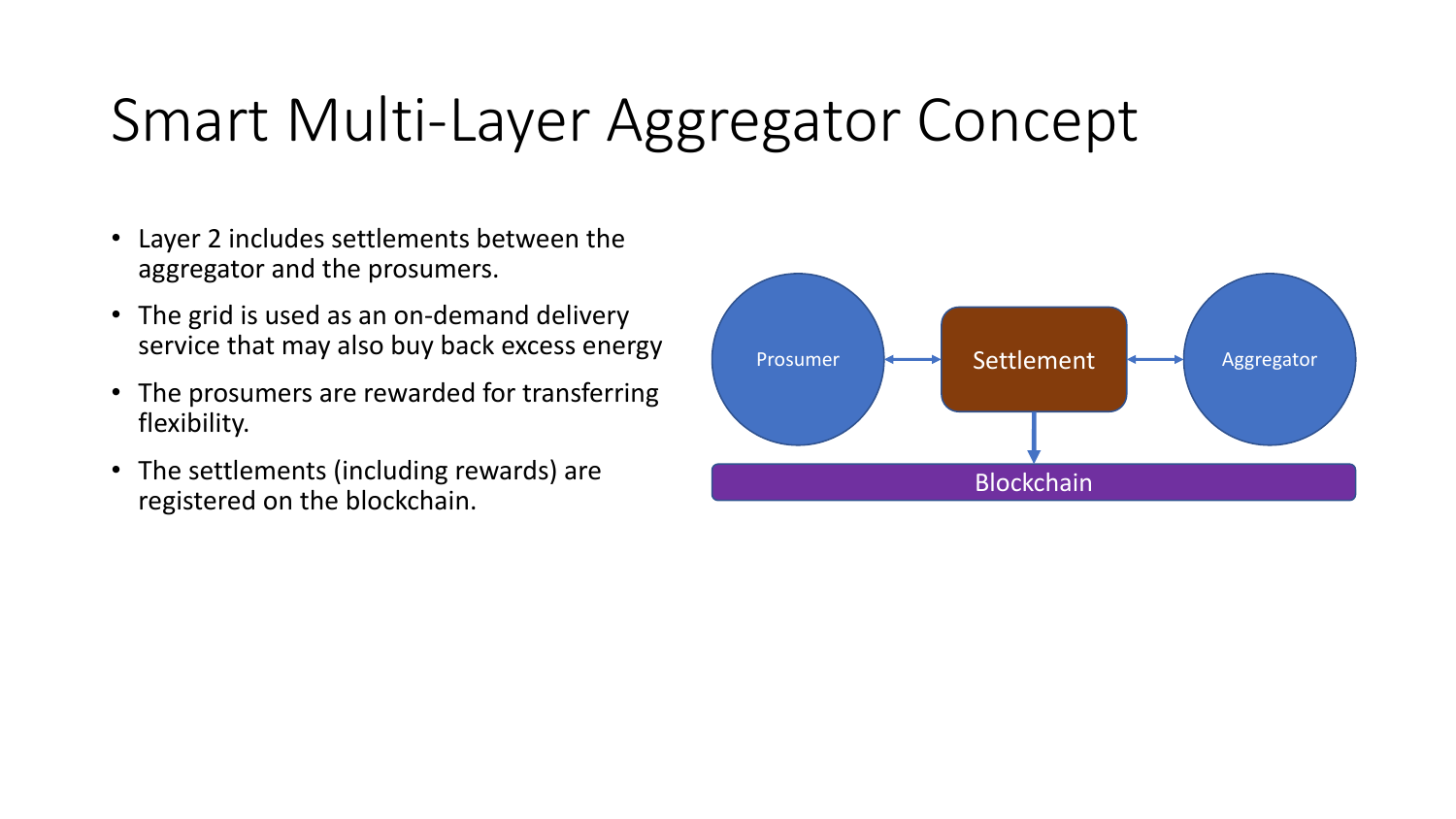- Layer 2 transfers flexibility from households to an aggregator.
- Layer 3 trades this flexibility in the local flexibility market in coordination with the Distribution System Operator (DSO)
- The aggregator uses an iterative process based on schedules, prices and bids.

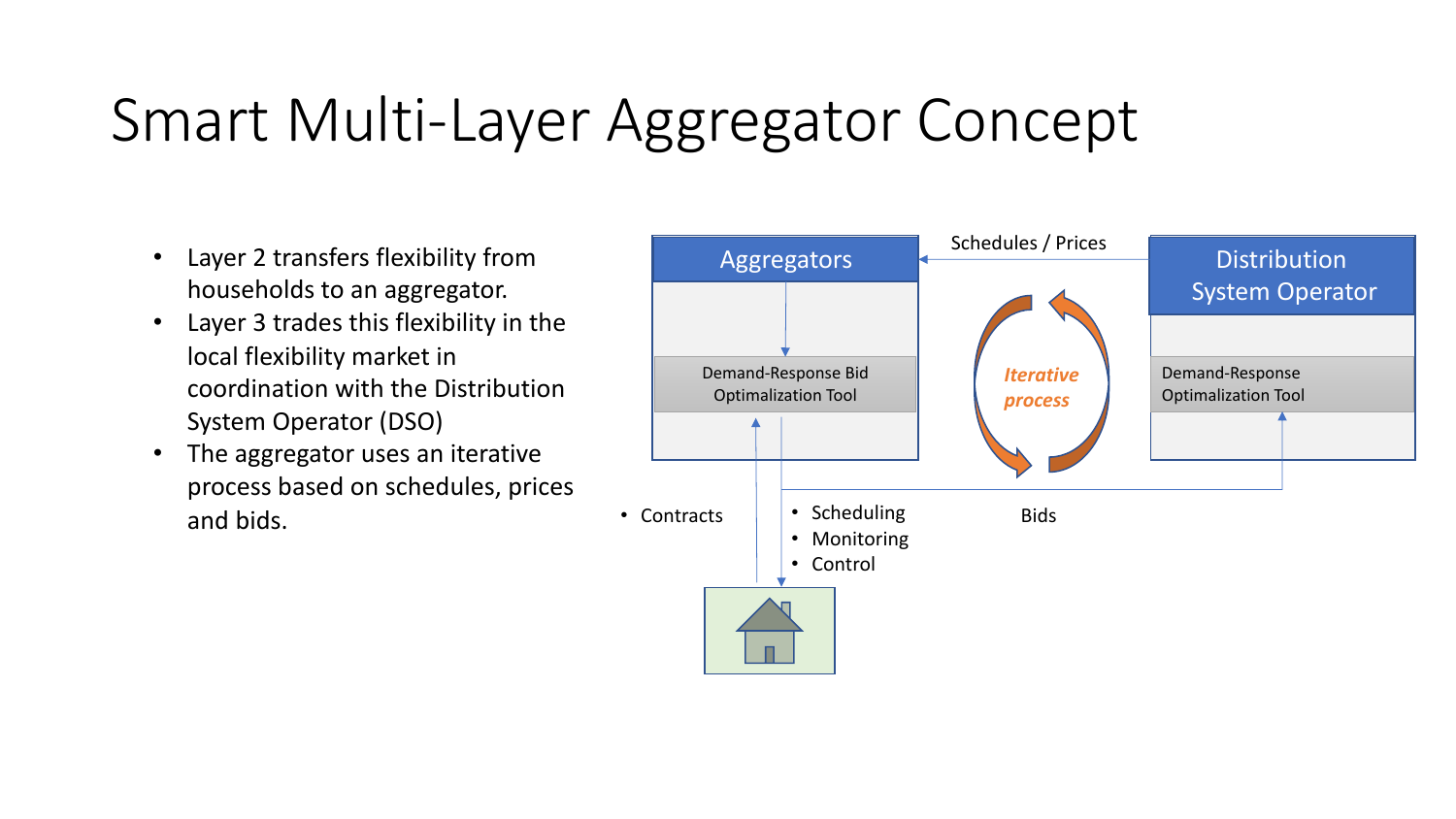

This figure shows the settlements between the prosumers and the aggregator, and the aggregator and the DSO. The transactions are written to the blockchain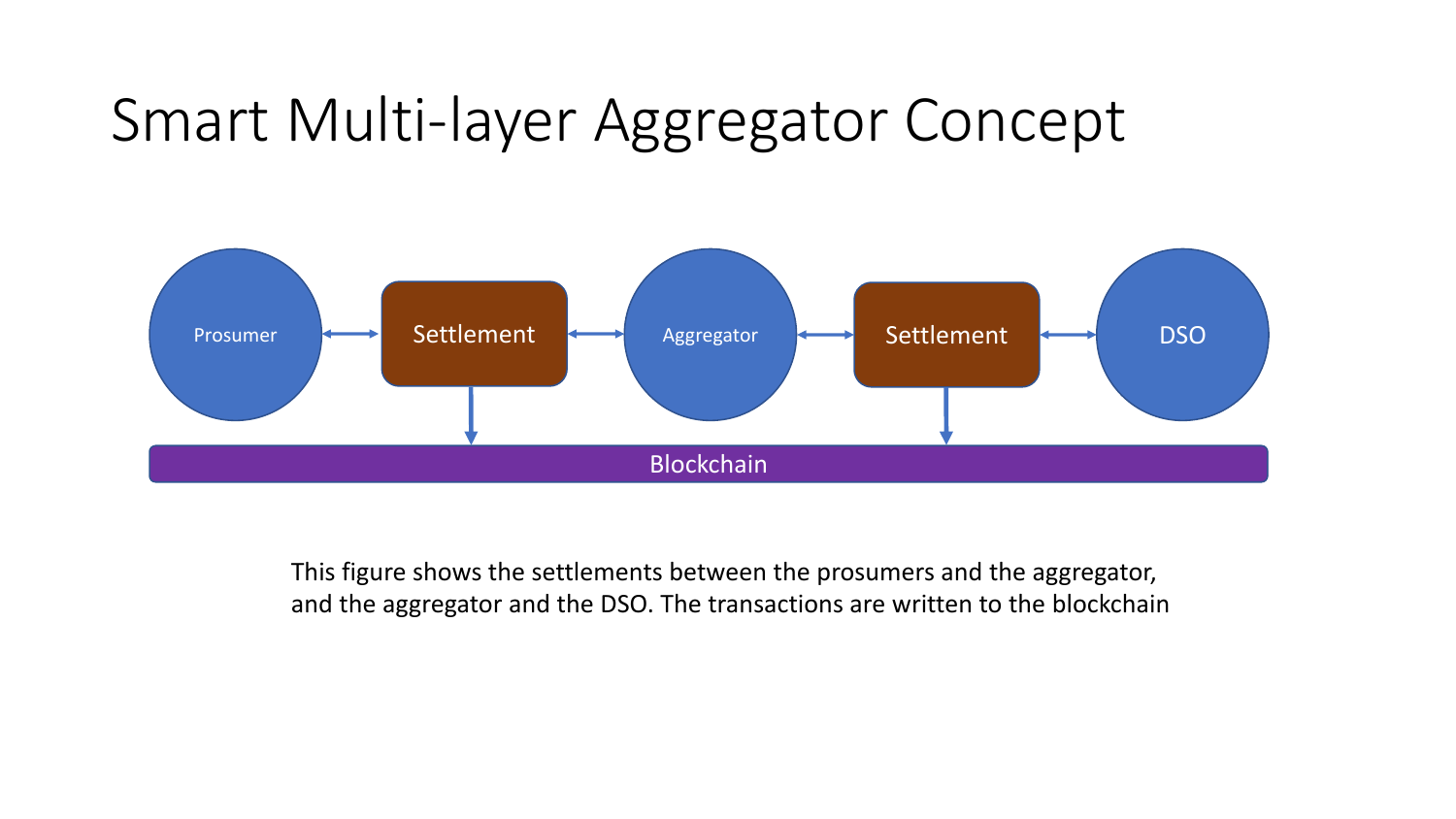#### Blockchain Basics

- The blockchain can be seen as a decentralized, immutable ledger.
- Copies of the blockchain reside on a set of nodes



- Each block contains a link to the previous block
- Each block has a hash value of the previous block
- Each block is encrypted (including the hash value of the previous block)
- Changes to one block will make the whole blockchain invalid (for one node)
- The integrity is upheld by consensus among the set of nodes containing copies of the blockchain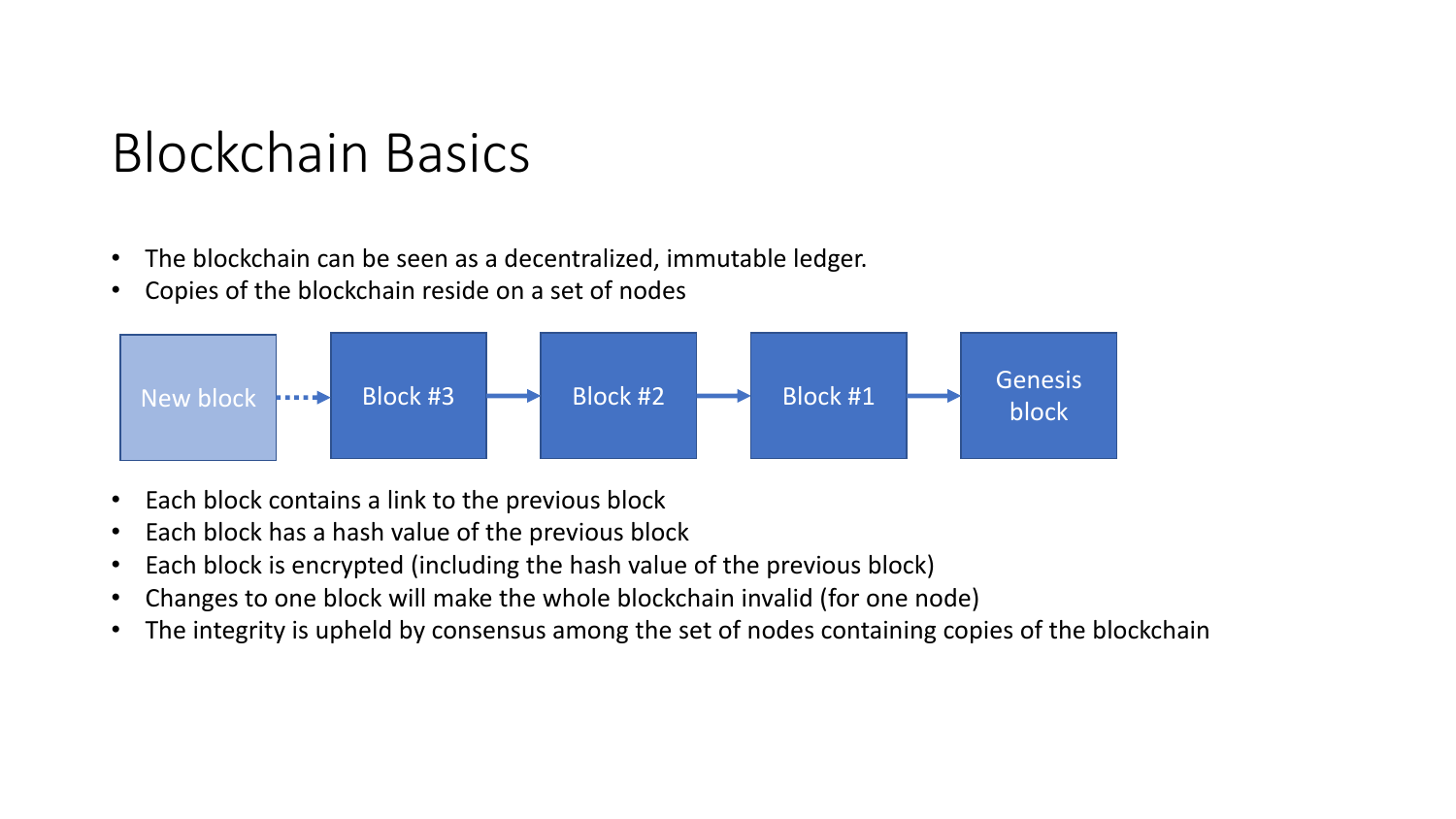# Blockchain Blocks and Block Header



The Merkle tree (see next slide) ensures the integrity of each transaction added to a block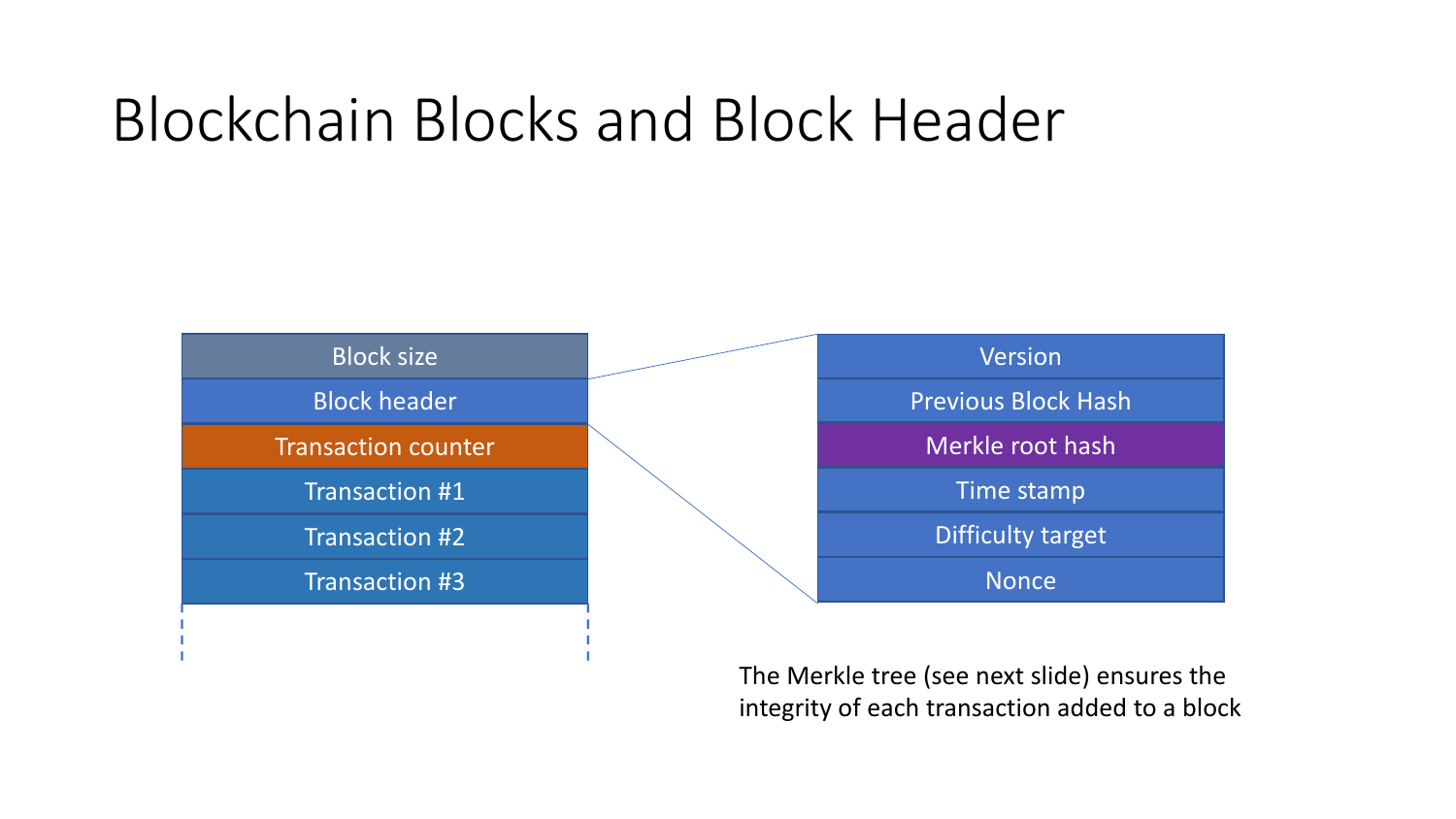# Computing the Merkle Root Hash

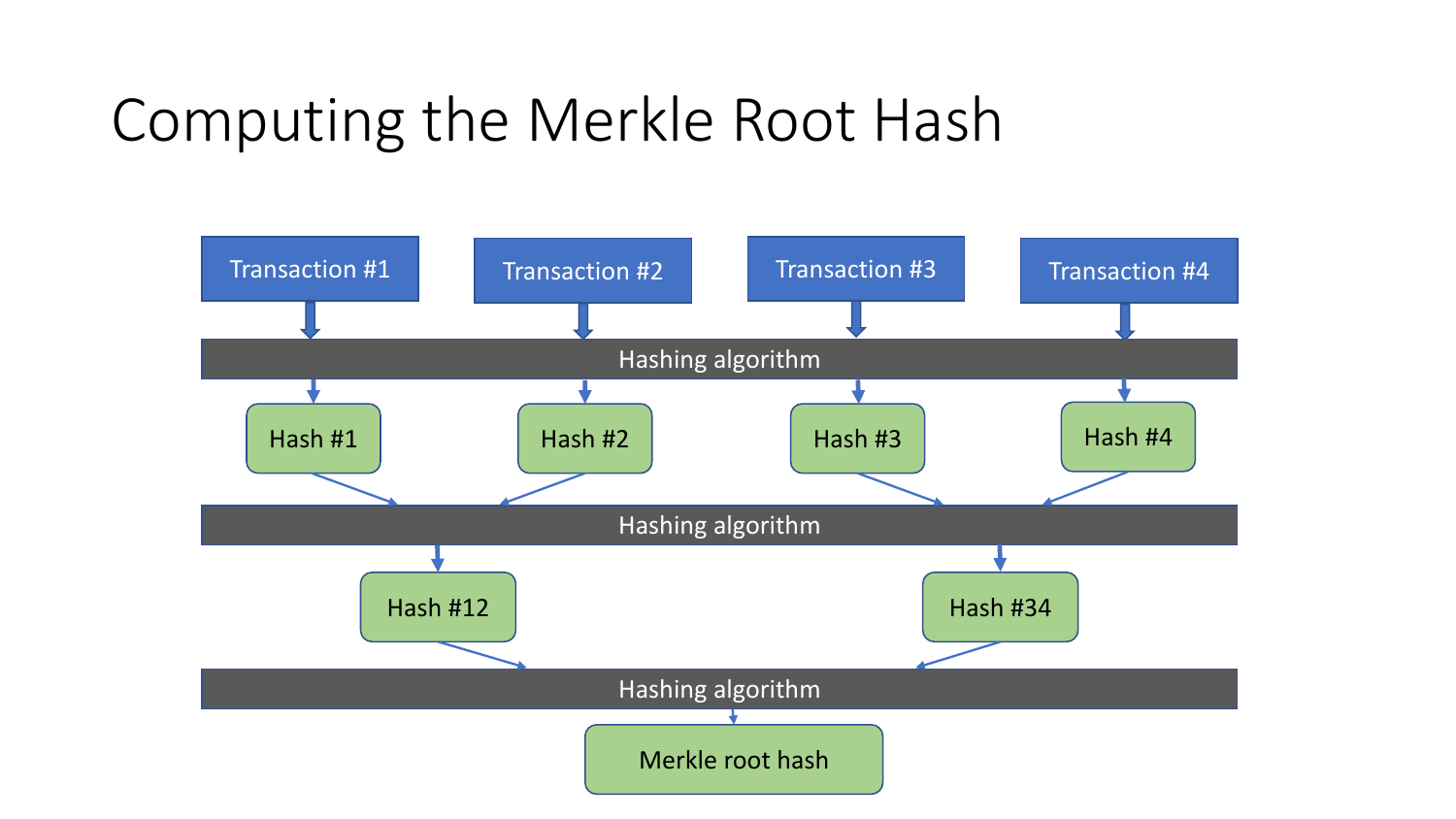Public and Private Blockchain A blockchain may be **public** or **private**.

Everyone has access to the public blockchain and can examine the transactions that have been made. Everyone can add to the blockchain (but a fee is required).

The blockchain is semi-anonymous; the user is identified with a binary address.

A private blockchain may require permission to add to and examine the content of the blockchain.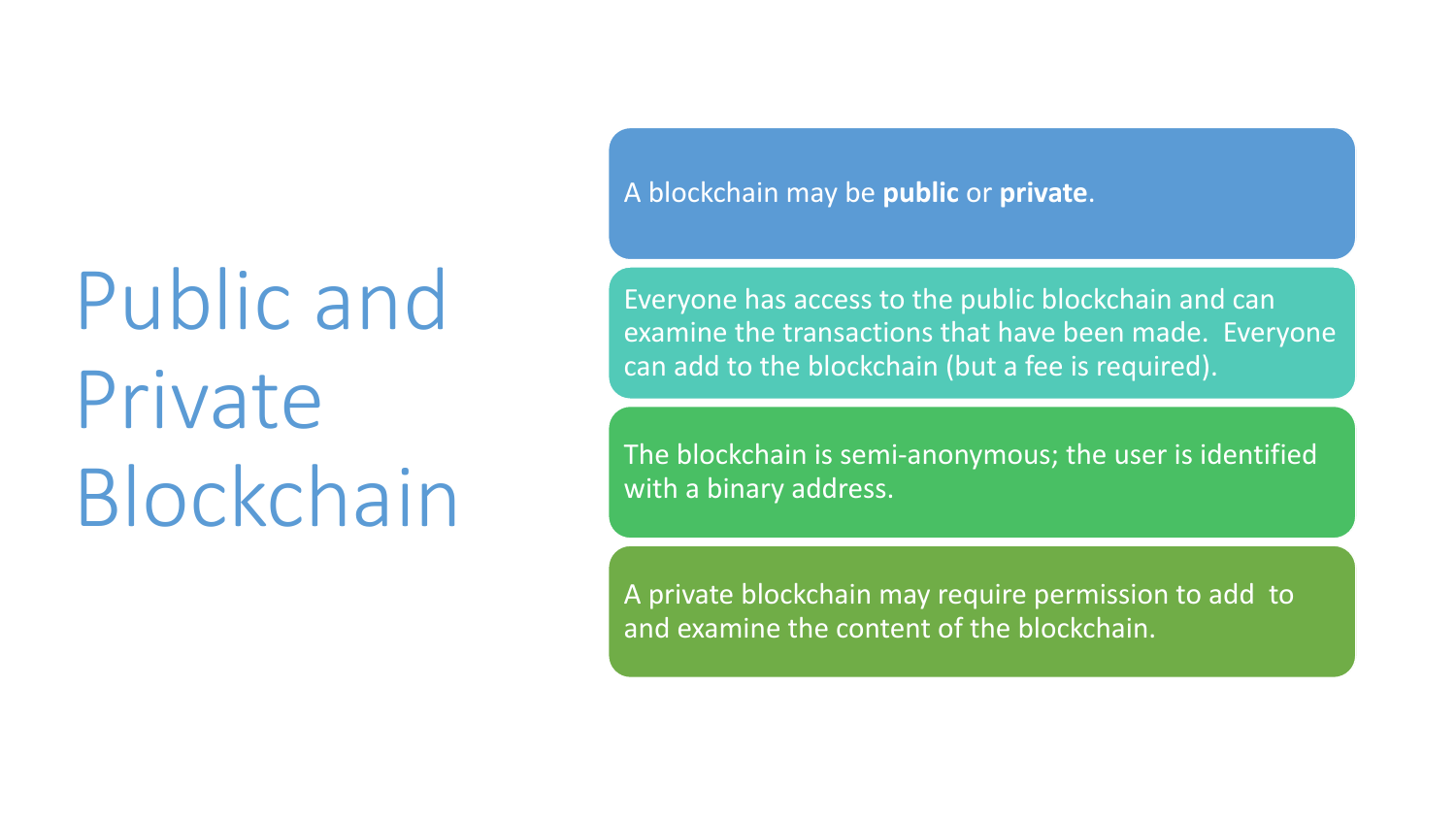## Blockchain in the Smart-MLA Project

What we have done as part of the Smart-MLA project:

- Setting up a local blockchain using **Ganache** and **Remix**
- Writing to and reading from the blockchain using **web3**
- Setting up a test blockchain using the **Ropsten** test network
- Using **Nethereum** to build applications using the .NET framework
- Making a test **API** for settlements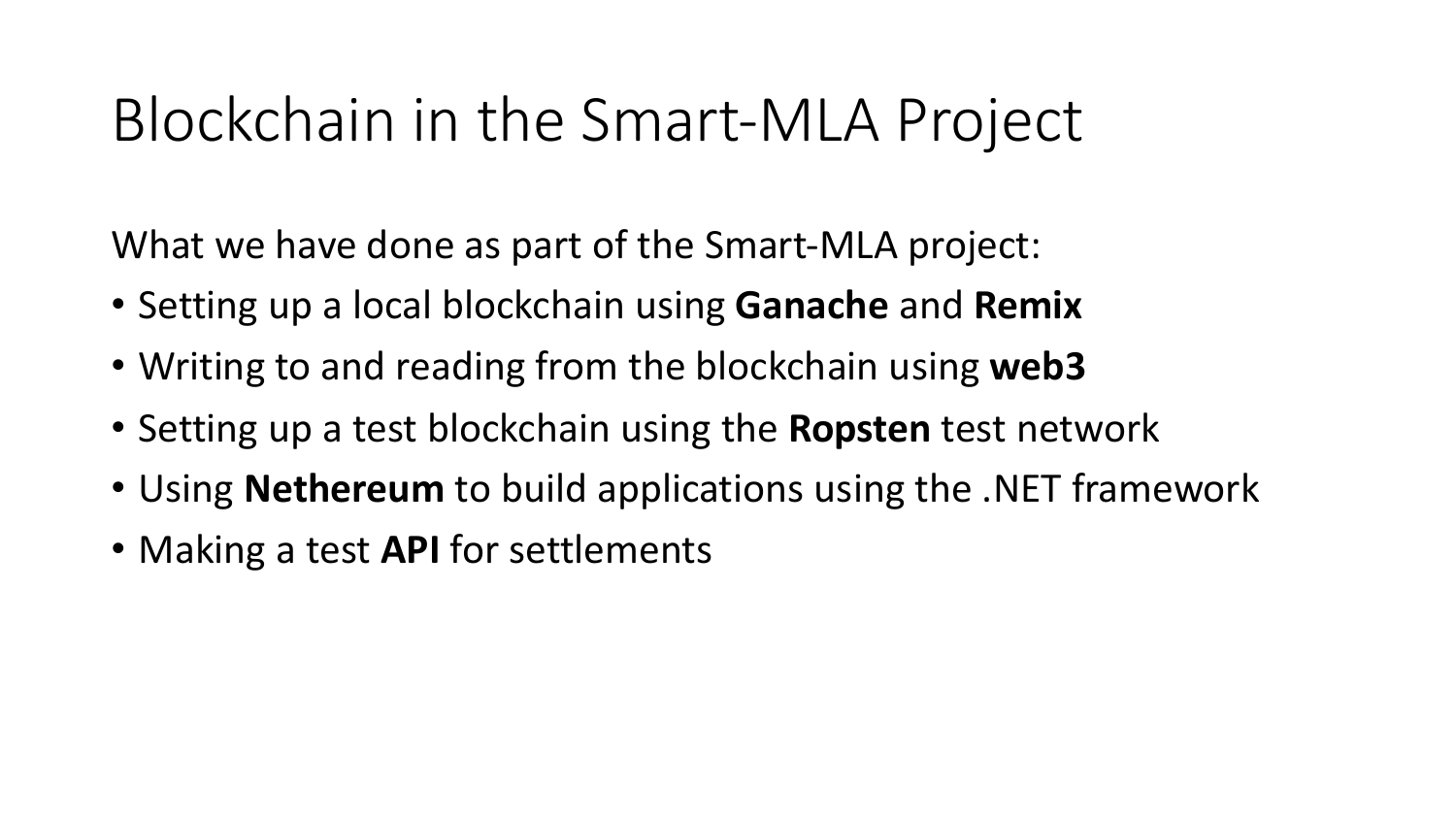# Setting Up the Local Blockchain

Local blockchain implemented by using Ganache.

Programs access the blockchain through web3.

Nethereum provides access for .NET clients.

The Ropsten test network can also be accessed through web3.

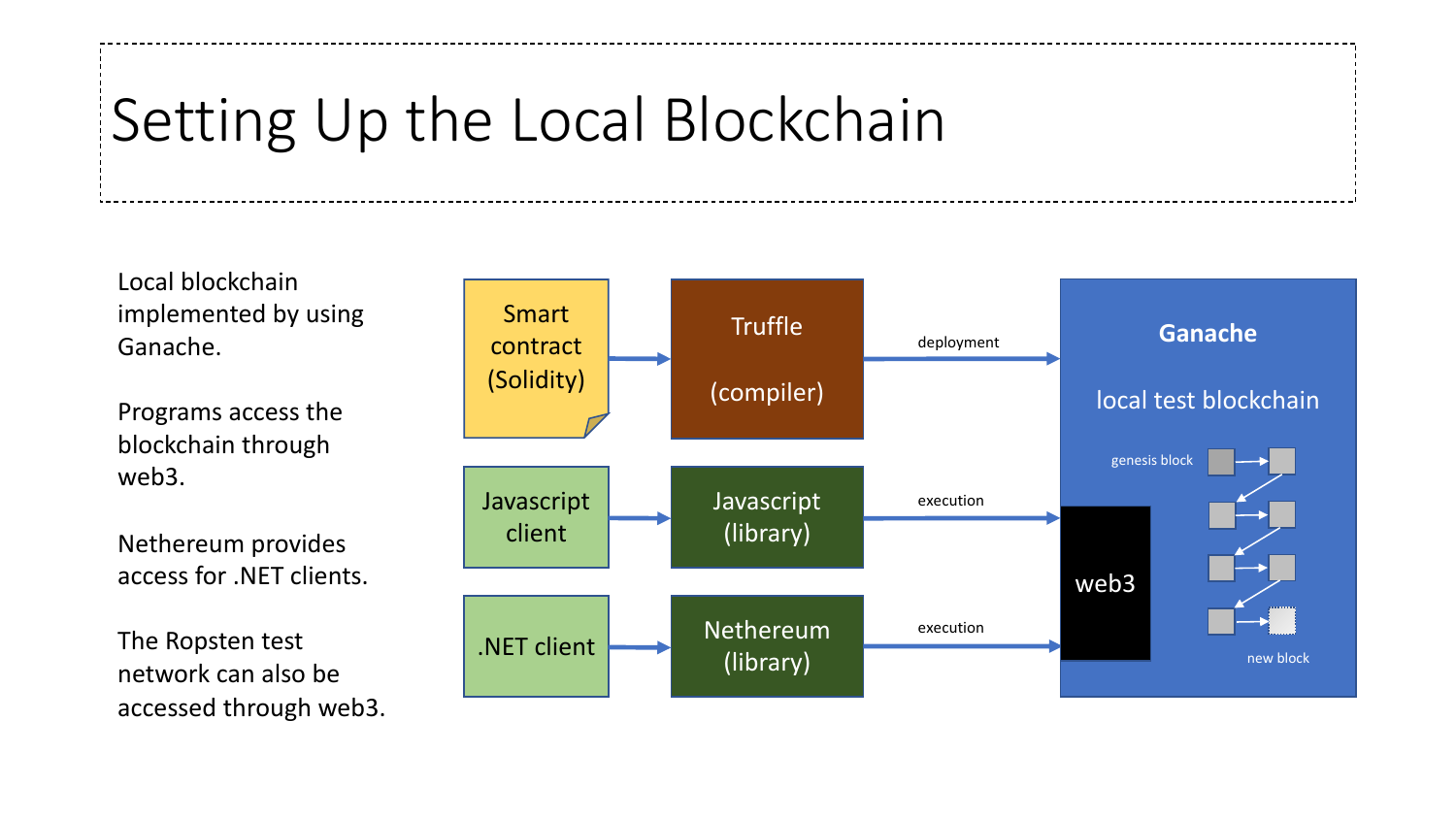### Ganache

• The figure shows the Ganache local blockchain with ten (defaults) test accounts.

| $\bullet$ $\bullet$                                                                                                                                               | Ganache                      |                                    |                                              |                              |               |
|-------------------------------------------------------------------------------------------------------------------------------------------------------------------|------------------------------|------------------------------------|----------------------------------------------|------------------------------|---------------|
| َع<br>個<br>as)<br>Ó<br><b>ACCOUNTS</b><br><b>BLOCKS</b><br><b>CONTRACTS</b><br><b>TRANSACTIONS</b>                                                                |                              | ⊟<br><b>LOGS</b><br><b>EVENTS</b>  | <b>SEARCH FOR BLOCK MUNDERS OF TX RASHES</b> |                              | a.            |
| <b>CURRENT BLOCK</b><br><b>GAS FRICE</b><br>GAS LIMIT<br><b>METWORK ID</b><br><b>RPC SERVER</b><br>HARDFORK<br>MUURGLACIER<br>20000000000<br>۰<br>6721975<br>5777 | HTTP:0127.0.0.1:8545         | MINING STATUS<br><b>AUTOMINING</b> | WORKSPACE<br>SAVE<br><b>QUICKSTART</b>       | <b>SWITCH</b>                | $\bullet$     |
| <b>MNEMONIC</b><br>dress able mushroom spice dilemma urge leaf supreme erase future alien mimic                                                                   |                              |                                    | HD PATH                                      | m/44'/60'/0'/0/account_index |               |
| <b>ADDRESS</b><br>0x0da46bC6e62bFC5F27e423bfE5d7FeD0ab54B27e                                                                                                      | BALANCE<br>100.00 ETH        |                                    | TX COUNT<br>$\Theta$                         | INDEX<br>$\Theta$            | $\mathscr G$  |
| ADDRESS<br>0×8cbBF4D896A4ECC22BC750E4D7a3327b6eA8a555                                                                                                             | BALANCE<br>100.00 ETH        |                                    | TX COUNT<br>$\Theta$                         | <b>INDEX</b><br>$\mathbf{1}$ | 8             |
| ADDRESS<br>0×9542FE081BFb91E37a90E8c7d2205133f79011fa                                                                                                             | BALANCE<br>100.00 ETH        |                                    | TX COUNT<br>0                                | <b>INDEX</b><br>2            | 8             |
| ADDRESS<br>0×5f7E32E89Da9147228E2fDd5143828F2c125cf3d                                                                                                             | BALANCE<br>100.00 ETH        |                                    | TX COUNT<br>0                                | <b>INDEX</b><br>3            | 8             |
| <b>ADDRESS</b><br>0×A0FAd8137067d28390D3b0396E3aE4e36A875f5F                                                                                                      | BALANCE<br>100.00 ETH        |                                    | TX COUNT<br>0                                | <b>INDEX</b><br>4            | 8             |
| <b>ADDRESS</b><br>0×9289020ED8EF81A817ca8b471312474dE983DF89                                                                                                      | BALANCE<br>100.00 ETH        |                                    | TX COUNT<br>Θ                                | <b>INDEX</b><br>5            | 8             |
| ADDRESS<br>0xBa03261a045D0c5E913f8ccb9b5294d526470251                                                                                                             | BALANCE<br>100.00 ETH        |                                    | TX COUNT<br>$\Theta$                         | INDEX<br>6                   | 8             |
| ADDRESS<br>0x26229CeC41F64aEDDE2eF71E2207e4487f3b76F6                                                                                                             | <b>BALANCE</b><br>100.00 ETH |                                    | TX COUNT<br>Θ                                | <b>INDEX</b><br>7            | P             |
| ADDRESS<br>0x5F6fa267F3c8Ca35d184B40AAd85020886b51276                                                                                                             | BALANCE<br>100.00 ETH        |                                    | TX COUNT<br>0                                | <b>INDEX</b><br>8            | $\mathscr G$  |
| ADDRESS<br>0xb7fCC48365a834128e77b9f75062EBe80784f6e1                                                                                                             | BALANCE<br>100.00 ETH        |                                    | TX COUNT<br>$\Theta$                         | <b>INDEX</b><br>9            | $\mathscr{O}$ |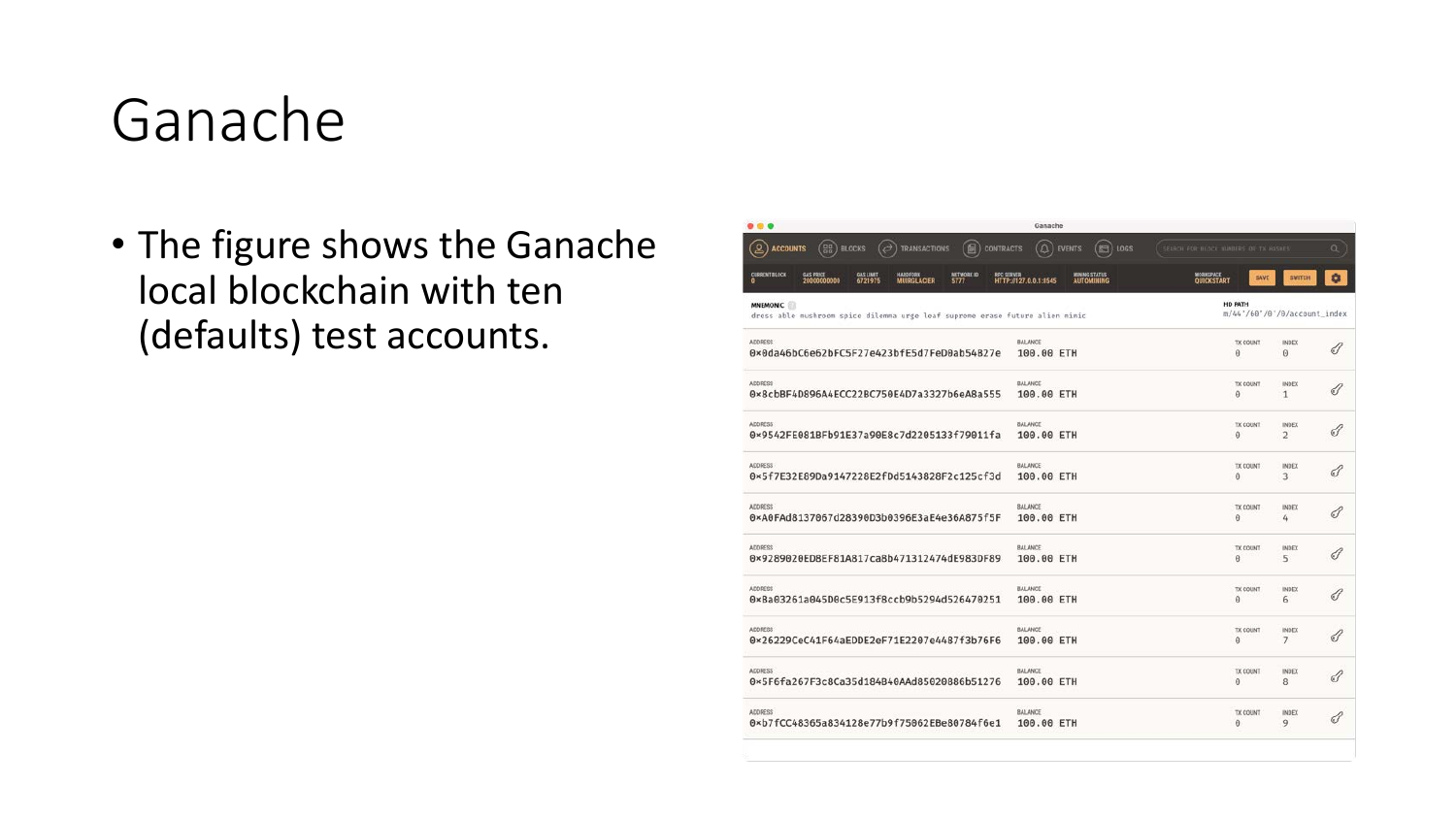# Blockchain for Settlements



The API is illustrated in the next slide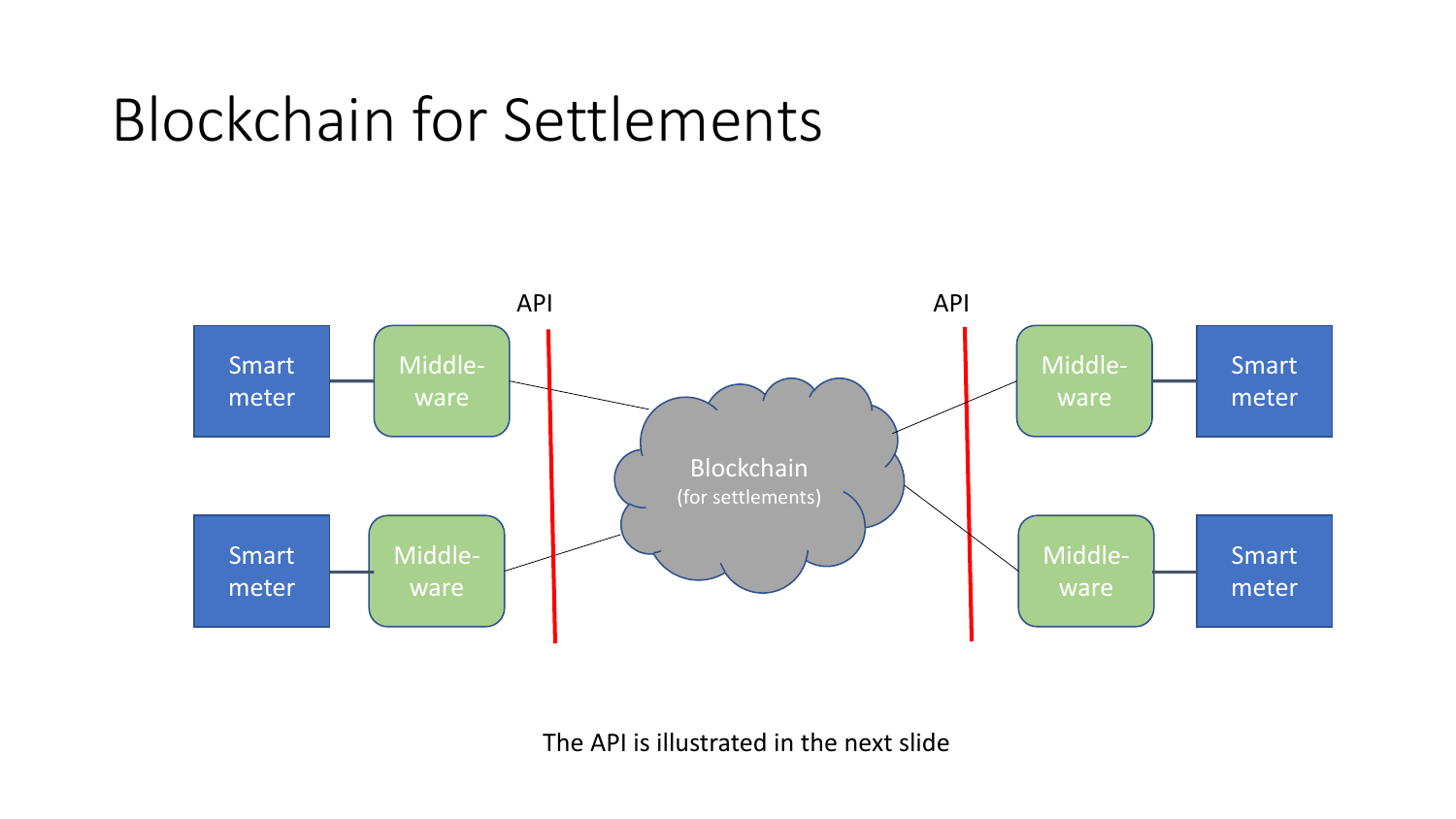# Application Programming Interface

- The settlement records contain the amount of energy, time, period, and the two entities involved in the transaction.
- The smart contract checks the validity of the sender and receiver; and if the sender has the necessary amount available.

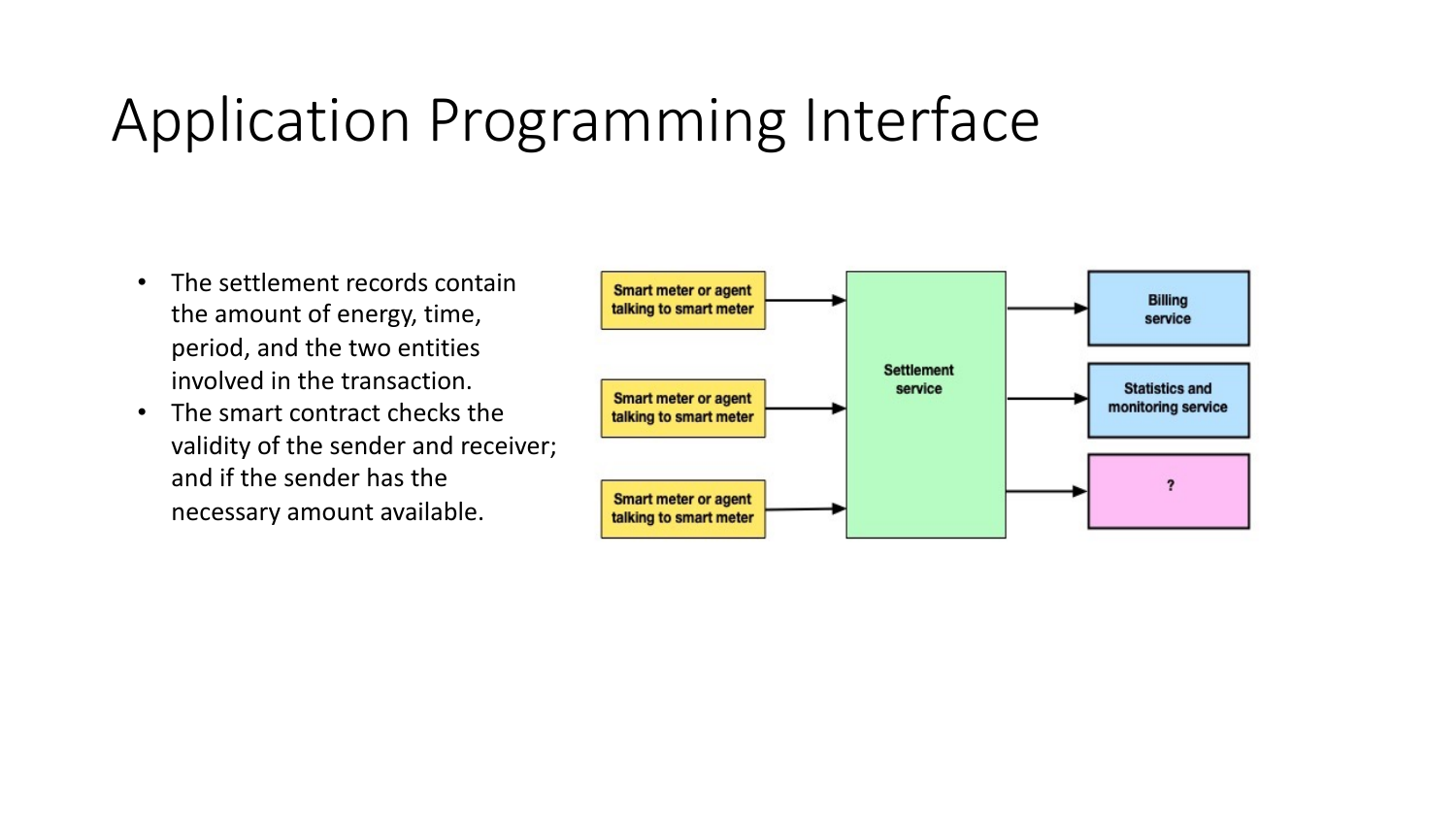### **Conclusions**

- The Smart-MLA project has demonstrated the use of blockchain for a specific smart grid application – registering settlements between an aggregator and the prosumers connected to the smart grid.
- The demonstration showed some disadvantages of using blockchain for this purpose:
	- To register a transaction on the public Ethereum blockchain requires a transaction fee.
	- The current transaction fee on the Ethereum network is around USD 4.00 (June 2021).
	- Therefore, if blockchain is used to register car owner transfers, the transaction fee would be negligible compared to the transaction itself.
	- However, the settlements between the aggregator and prosumers will be tiny amounts. Even if aggregated for each hour or even each day, the transaction fee would create a considerable overhead for the transactions.
- Therefore, the public Ethereum blockchain should not be used for transactions involving minimal payments.
- Also, aggregation does not solve the problem since the whole idea of using blockchain was to achieve full transparency of all transactions.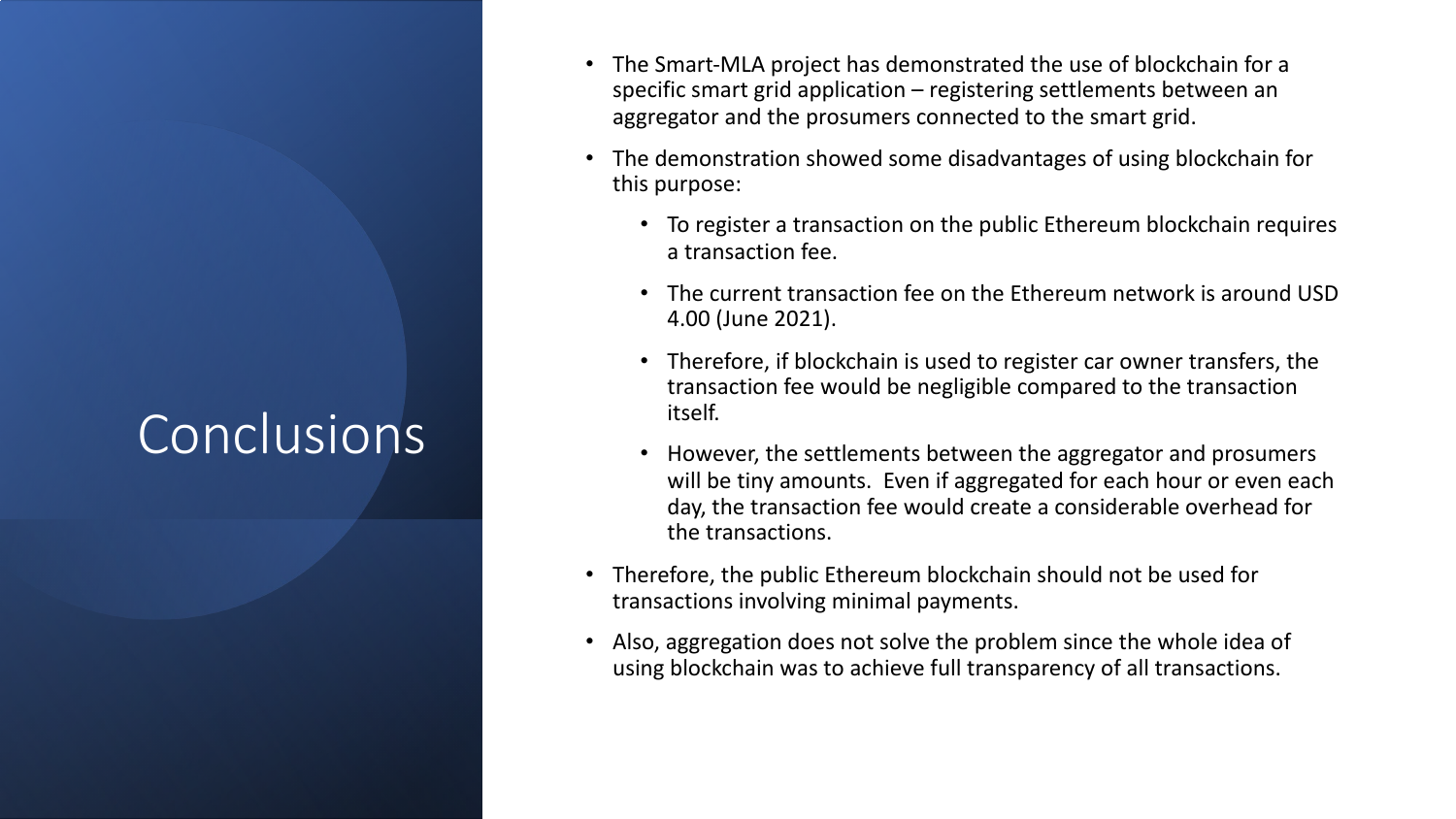#### Conclusions

- The alternative is to set up a private blockchain.
- In that case, the fees for registering will not have a real value.
- But the infrastructure itself, mainly servers, will have a price tag.
- Blockchain is supposed to have a large number of copies on a distributed network. For a private blockchain, the number of nodes will be limited, and the blockchain will be more vulnerable to security attacks.
- A traditional system of record (e.g., a relational database) could handle settlements in a much more efficient way. However, the problem with a database is the centralization of physical control combined with the ability to delete or modify records.
- The blockchain excels in being immutable and transparent.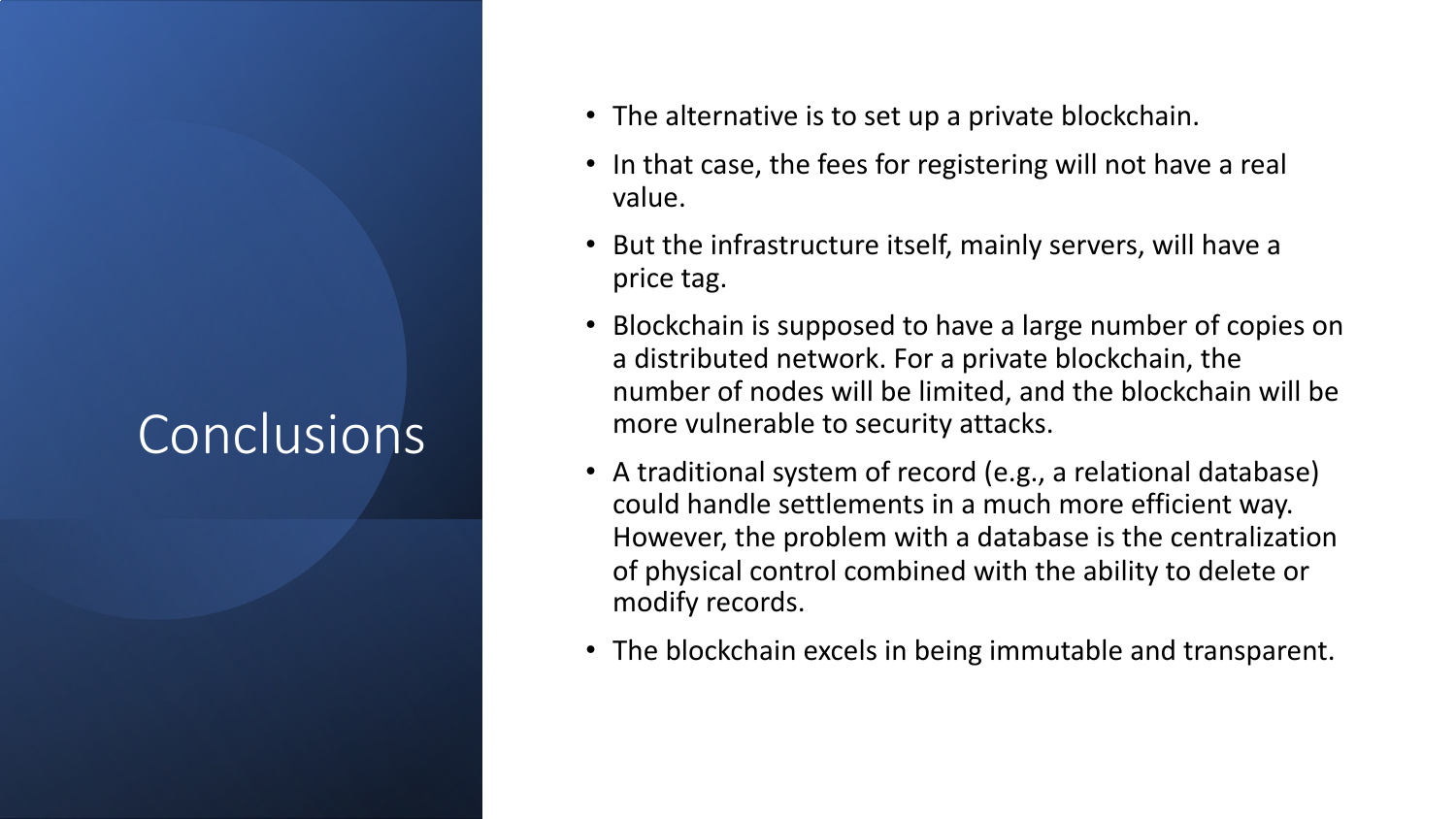#### Future Work

- The Smart-MLA project strives to demonstrate how aggregators may benefit from customer flexibility.
- The smart grid may be enhanced by letting prosumers trade with each other through a stock-market exchange.
- Prosumers with storage capacity may compete to buy energy from other prosumers for future sales. This will create an internal market within the smart grid.
- The aggregator will then have to compete for excess energy produced by prosumers, optimizing the revenues for the prosumers.
- Today, the aggregator decides the buying price in a monopolistic way. An internal market within the smart grid would remove the monopoly of the aggregator and make a sounder competitive environment.